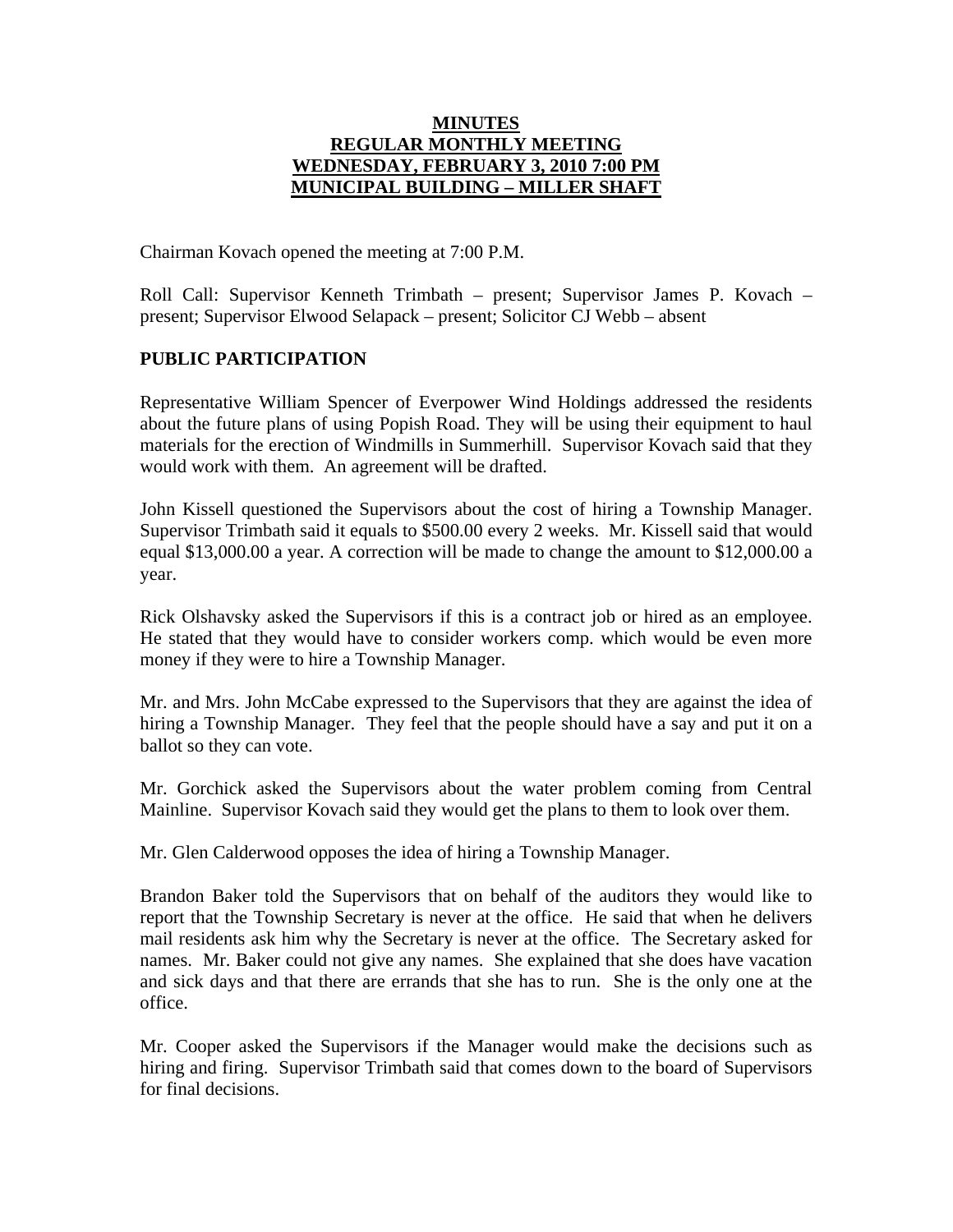Mr. Crum and his mother asked the Supervisors why they would send an enforcement officer to Mr. Crums workplace about the outdoor furnace. Supervisor Trimbath said because the Enforcement Officer has gone to their residence several times and got no answer.

# **REPORTS**

.

The minutes of the 1-4-10 Reorganization Meeting were presented in written form. Supervisor Trimbath made a motion to approve the minutes. Supervisor Selapack seconded. The motion carried unanimously.

The minutes of the 1-4-10 Regular Meeting were presented in written form. Supervisor Trimbath made a motion to approve the minutes. Supervisor Selapack seconded. Allyes.

The minutes of the 1-15-10 Special Meeting Minutes were presented in written form. Supervisor Trimbath made a motion to approve the minutes. Supervisor Selapack seconded. All- yes.

The Secretary's Report was presented and contained written and telephone correspondence which was included as part of the meeting record. Supervisor Trimbath made the motion to accept the Secretary's Report and Supervisor Selapack seconded. All- Yes.

Roadmaster's Report includes; plowing and anti-skidding roads, maintenance on all equipment, cut trees. Supervisor Kovach made a motion to accept the roadmasters report. Supervisor Trimbath seconded. All- yes.

The enforcement officer reported that he took care of the outdoor furnace problem. Supervisor Trimbath made a motion to accept the Enforcement Officers report. Supervisor Selapack seconded. All –yes.

Expenditures in the amount of  $$37,231.13$  – General Fund and  $$10,952.44$  – Payrolls #1 and #2 were presented for approval. Supervisor Selapack made the motion to approve the expenditures. Supervisor Kovach seconded. The motion carried unanimously.

The Treasurer's Report is as follows:

#### **TREASURER'S REPORT**

January 2010

| $\overline{\phantom{0}}$ | <b>FUND</b> | - BAL<br>$1 - 1 - 1$ | <b>JAN</b><br><b>REC</b> | <b>EXP JAN</b> | 31-10<br>BAL |
|--------------------------|-------------|----------------------|--------------------------|----------------|--------------|
|--------------------------|-------------|----------------------|--------------------------|----------------|--------------|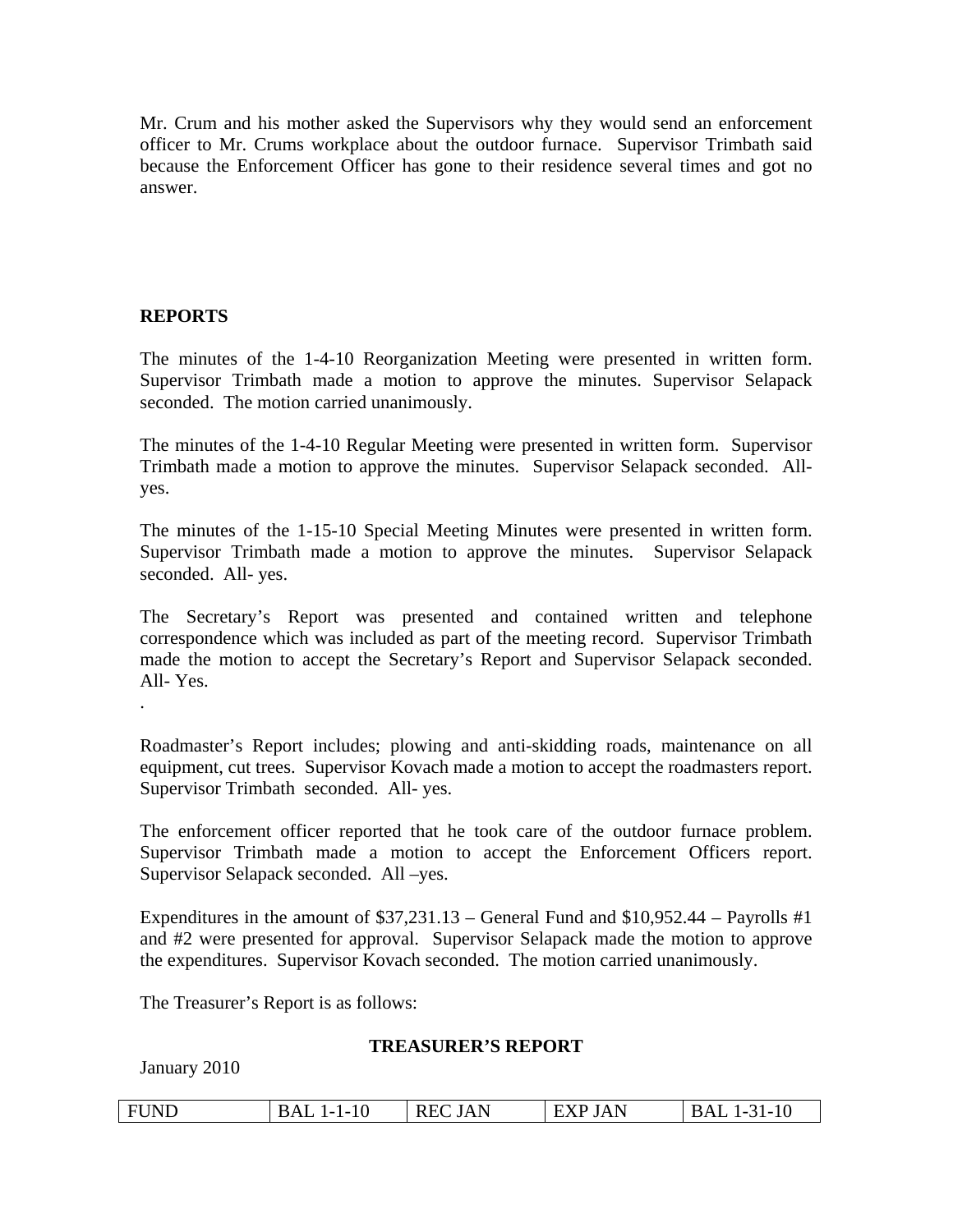| <b>GENERAL</b> | 898,847.25 | 60,778.03 | 36,487.12 | 923,138.16 |
|----------------|------------|-----------|-----------|------------|
|                |            |           |           |            |
| <b>STATE</b>   | 39,841.10  | 35.32     | 0.00      | 39,876.42  |
|                |            |           |           |            |
|                |            |           |           |            |
| <b>ALL</b>     | 938,688.35 | 60,813.35 | 36,487.12 | 963,014.58 |

Supervisor Trimbath made the motion to accept the Treasurer's Report and Supervisor Kovach seconded. The motion carried unanimously.

## **OLD BUSINESS**

Supervisor Trimbath informed the residents that the windmill ordinance still is being worked on for amendment.

Superviosr Selapack mentioned that the Park's filed another appeal and we are waiting for word. The Supervisors are concerned that they may lose the grant.

Supervisor Trimbath made a motion to extend John Bednarski's time to get his CDL to 18 months. Supervisor Selapack seconded. All- yes.

## **NEW BUSINESS**

Supervisor Trimbath made a motion to allow Richard Shaffer to carry over his 3 vacation days to this year and to use 4 comp. hours from the incident that occurred on Christmas Eve. Supervisor Selapack seconded the motion. All –yes.

Supervisor Trimbath made a motion to adopt the Township Manager Ordinance and to amend it to \$500.00 every two weeks for compensation. Supervisor Selpapack seconded. Supervisor Kovach voted no.

Supervisor Kovach made a motion to approve the Hatfield Subdivision. Supervisor Trimbath seconded. All –yes.

Supervisor Trimbath made a motion to amend the employee hand book.

- 1) to carry over up to 5 vacation days
- 2) to ad the word roadcrew to employees must have a CDL.

Supervisor Selapack seconded the motion . Supervisor Kovach abstained from voting.

Supervisor Trimbath made a motion to get 3 quotes the day before the 2/21/10 CD's are due and to go with the highest quote. Supervisor Selapack seconded the motion. All – yes.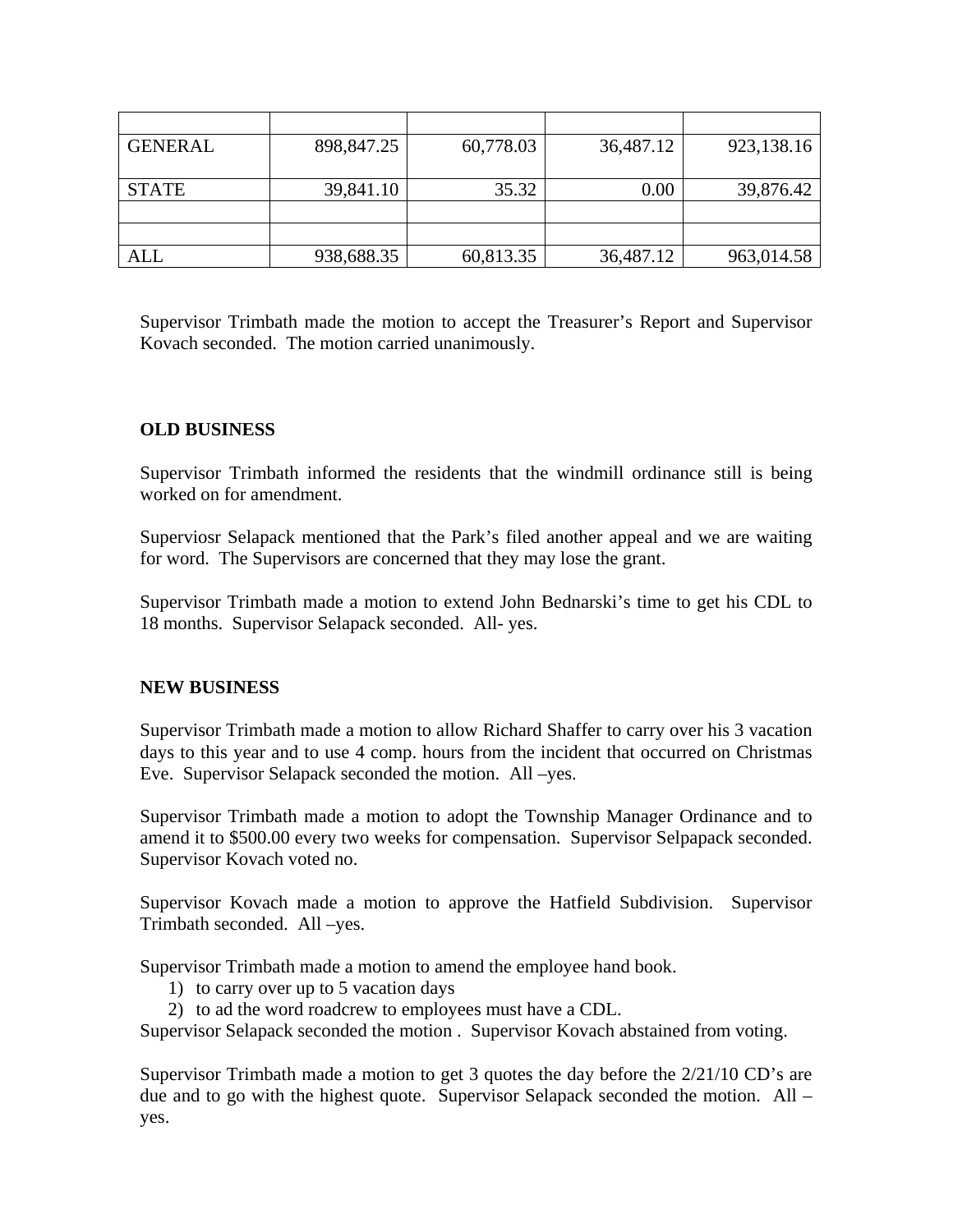Supervisor Kovach made a motion to authorize the Township to hire, and authorize the solicitor to contact, an outside Attorney as special counsel/ or any legal issues related to any litigation concerning Parks and/or any legal issues related to any filings in state and /or federal court and/or with any administrative agency, and/or concerning any appeals to the Office of Open Records and/or to the Courts, at an hourly rate not to exceed \$175.00 per hour. Supervisor trimbath seconded. All –yes.

Supervisor Trimbath made a motion to purchase a video camera not to exceed \$500.00. Supervisor Kovach seconded. All –yes.

Supervisor Trimbath made a motion to adjourn at 9:02 pm. Supervisor Kovach seconded. All –yes.

Those visitors signing the attendance record: Glen Calderwood, Carol Calderwood, Jeremy Portash, Joe Gorchik, Karen Lazere, Antony Moyer, John Kissell, Bruce Brunett, Dennis Beck, Lorraine Beck, John Baith, John and Jean McCabe, Tris Serenko, Glenda Cornelius, Richard Olshavsky, Pat George, Rick Shaffer, Bob Sossong, Jeff Kostan.

Submitted by Lisa Flynn, Secretary

#### **MINUTES SUBJECT TO APPROVAL BY BOARD.**